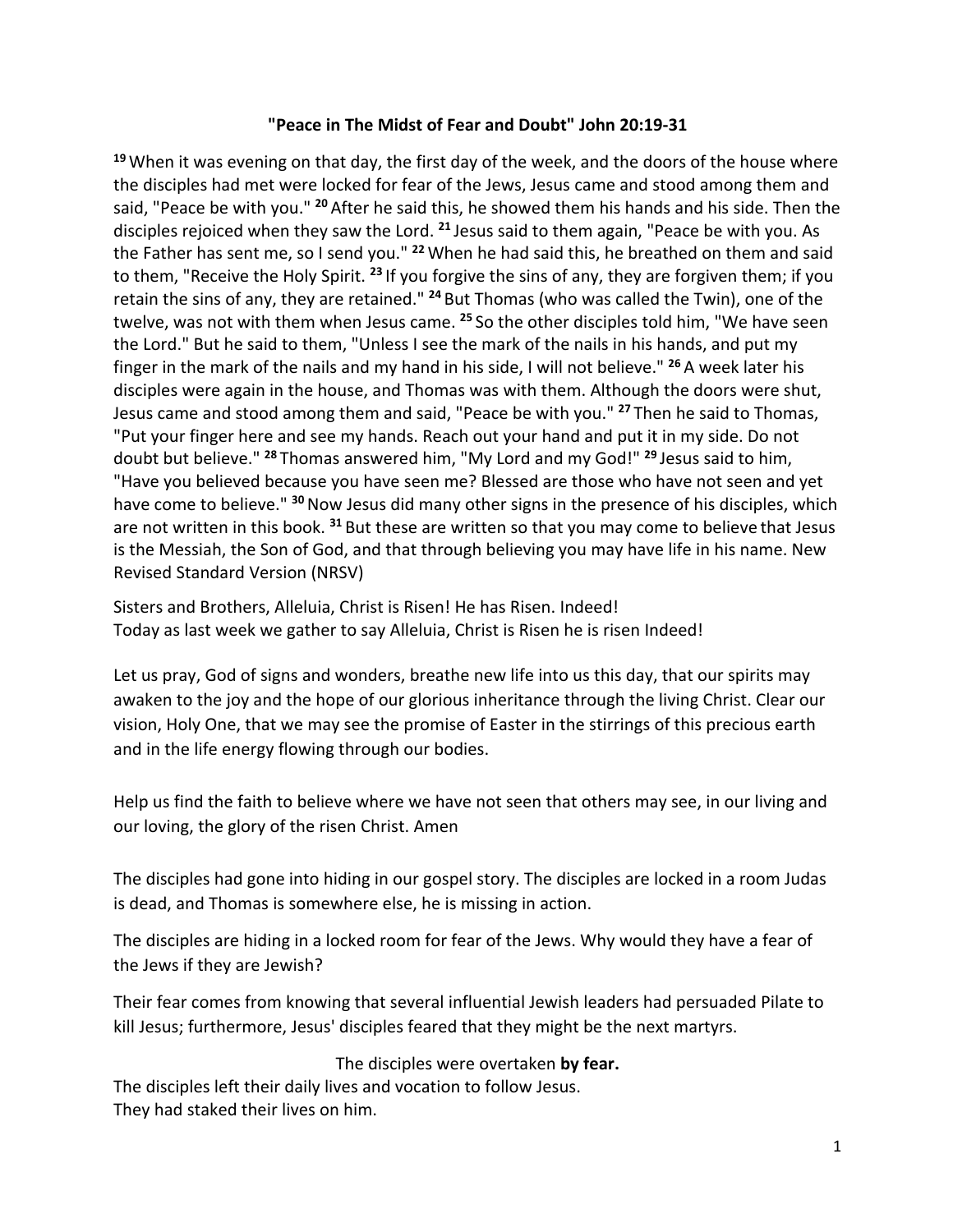Now their leader was dead, and their lives were in shambles. Many would agree that their lives were in chaos.

At times I wonder if the disciples were afraid of Jesus; let me explain. The disciples kept their distance from Jesus when Jesus was arrested, they deserted him, and one of the disciples denied Jesus three times.

The only exception was the beloved disciples whom Jesus loved, who was at the cross with Jesus and Jesus's mother. If you can recall, Jesus tells the beloved disciple to take his mother into his home.

Perhaps the last person, the disciples, want to encounter that evening was Jesus, who had been raised from the dead to bring words of joy along with words of comfort to their hearts; **which needed restoration and healing**.

Earlier that week, the disciples had heard from Mary that Jesus was alive. Be we know how that goes. You can't believe everything you see much more; you can't believe everything you hear.

I can imagine Peter saying yea, right you think you saw him, do you have another fairytale story to share with us? Peter perhaps adds another statement to his comments, **"Mary get over it, he is dead, let's get on with the program.** 

When it was evening on that day, the first day of the week and the doors of the safe house were the disciples took up residency were locked. However, Jesus goes right through the locked door, Jesus came into the room his first words were **peace be with you.** 

# **!The Locked doors cannot keep the resurrected Jesus from entering a room full of fear and disillusionment!**

The disciples needed to hear a word that would bring solace to their broken mended hearts, "peace be with you. His greeting "peace be with you" carries the sense of the Hebrew greeting "Shalom," a blessing that connotes more than tranquility, but a deep and holistic understanding of well-being, the kind of peace that the world cannot give. It's a unique peace that only God can provide for us.

Jesus demonstrated to them his hands and his side.

Afterward, Jesus gives the disciples marching orders.

The disciples are commissioned to continue Jesus' mission of revealing God to the world. Jesus tells them if they forgive the sins of any, they are foreign them; if you retain the sins of any, they are retained.

Furthermore, the disciples were instructed to help people with their unbelief. Equally essential, to embrace the revelation of God in the person of Jesus.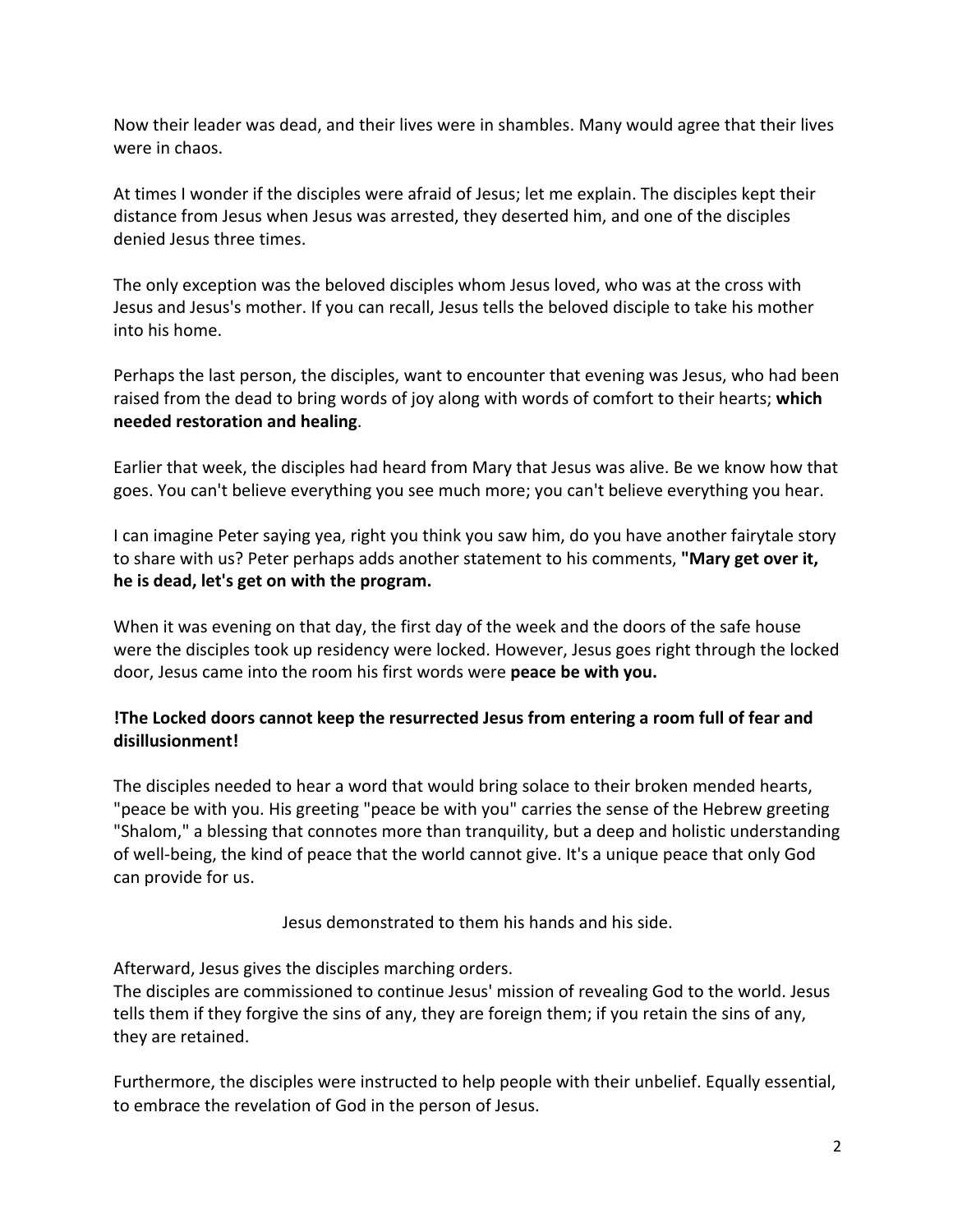For some reason or another, Thomas was absent and missed out on Jesus' first postresurrection visit with his disciples. The disciples enthusiastically informed Thomas of their experience with the risen Christ. Thomas communicates the following with the disciples: "Unless I see the mark of the nails in his hands, and put my finger in the mark of the nails and my hand in his side, I will not believe."

Although our good friend, brother Thomas has received a negative reputation as "doubting Thomas." Thomas was honest; all he was asking for was proof that it is Jesus of Nazareth. Perhaps the Good News is too good to be true, he thinks to himself.

Better yet, It appears to me that Thomas was saying, how could it be that this one who had disappointed their hopes, this one who had been executed for crimes against the state-how could this one be the one God had raised. Thomas is honest with his colleagues. I just doubt what you are telling me unless I see and touch for myself.

The wonder of it all is that the resurrected Jesus shows up again one week later to provide precisely what Thomas needed.

They are again behind locked doors, Jesus appears to them **and says, "peace be with you**," Thomas, you are invited to touch me, put your finger here. Jesus invites Thomas to witness him as the resurrected Lord.

Jesus honors Thomas's request.

He does not do so, however, in private, but among the gathered disciples. I believe that this encounter presupposes the idea of community and its need to struggle together with our very own issues of fear and doubt.

Afterward, Thomas says' "My Lord and my God! Many have commented that Thomas's response is one of the highest Christological confession of anyone in the holy gospels.

Jesus honors Thomas's request. Jesus does not scold Thomas for not believing the other disciples.

Jesus understood that Thomas did not understand what God was up too. Thomas did not have unbelief, Thomas believed in God in Jesus as Messiah

Thomas was in a wavering state of mind. He was not quite sure what is right or what to believe in.

Maybe just maybe when Thomas heard the other disciples that Jesus was raised from the dead, he wanted to believe that they were right, but it seemed too good to be true. Thomas doubted the words of the disciples; he thought they were suffering from hallucinations.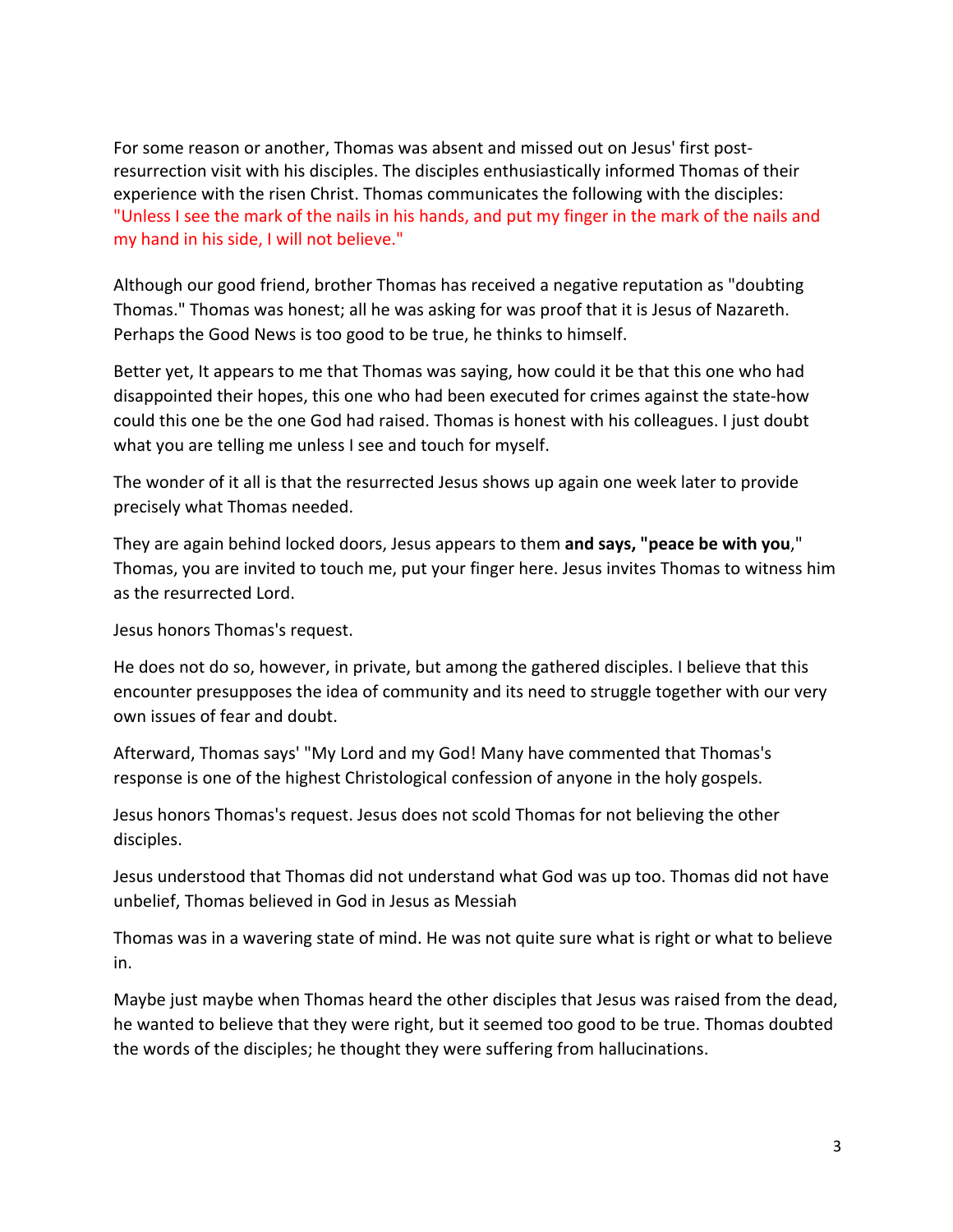My good friends today, our resurrected Lord, comes to us with **a kind word amid our fears and doubt** about life in general and the future. God knows we need to hear a kind and comforting word today.

While we can pass judgment on both the disciples and Thomas, let's be honest with each other, don't we all have our moments when fear overcomes us, and we lock ourselves in an emotional room, and we do not know how to leave the locked room. We get stuck in our fears along with doubt; moreover, we do not know what to do next.

We stay in our emotional beds with the covers pulled over our heads-to run away from life's challenges.

At times we are like Thomas; we have our moments when we cannot understand what God is doing in the world.

We are also like the disciples we have our moments of fear of the present and the future.

My good sisters and brothers, today the resurrected Christ comes to us in the midst of our fears and doubts the risen Christ say to us, "Peace be With You'!

At times we are like **Mother Teresa**, who did so much for people living in poverty, she also has become an icon of faith and of humanitarian service and her faithfulness to God. She founded the Missionaries of Charity. An organization which has fed millions, and cared for the sick as well as the dying. She led an exemplary life of faith. However, in several letters written to her spiritual mentor, she once wrote the following: "I am told that God lives in me, and yet the reality of darkness and coldness and emptiness is so great that nothing touches my soul. Where I try to raise my thoughts to heaven, there is such convicting emptiness that those very thoughts return like sharp knife's and hurt my very soul." Mother Theresa had her moments of doubt and moments of alienation from God.

Beloved in the Lord, we too have our moments of fear and doubt; however, we are reminded that we are a community that still has hope in the resurrection of Jesus. Yes, life has become challenging for all of us. Many are afraid, and fear is conquering our minds on top of that our spirts have surrendered to fear. Fear has paralyzed and stopped us in our tracks but, here at "Grace Lutheran Church, we do not stop in the name of fear, we stop in the name of LOVE!"

There is a segment in our gospel story that continues to speak us today. When the disciples had fear and hid behind lock doors. Likewise, when Thomas doubted the words of the other ten disciples. The resurrected Lord never reprimanded them for allowing fear to overcome them or Thomas for doubting.

The resurrected Lord embraced their imperfection and loved them. Jesus understood that fear and doubt would lead them as well as us into faith and trust.

What Jesus did was: He breathes the Holy Spirit upon them.